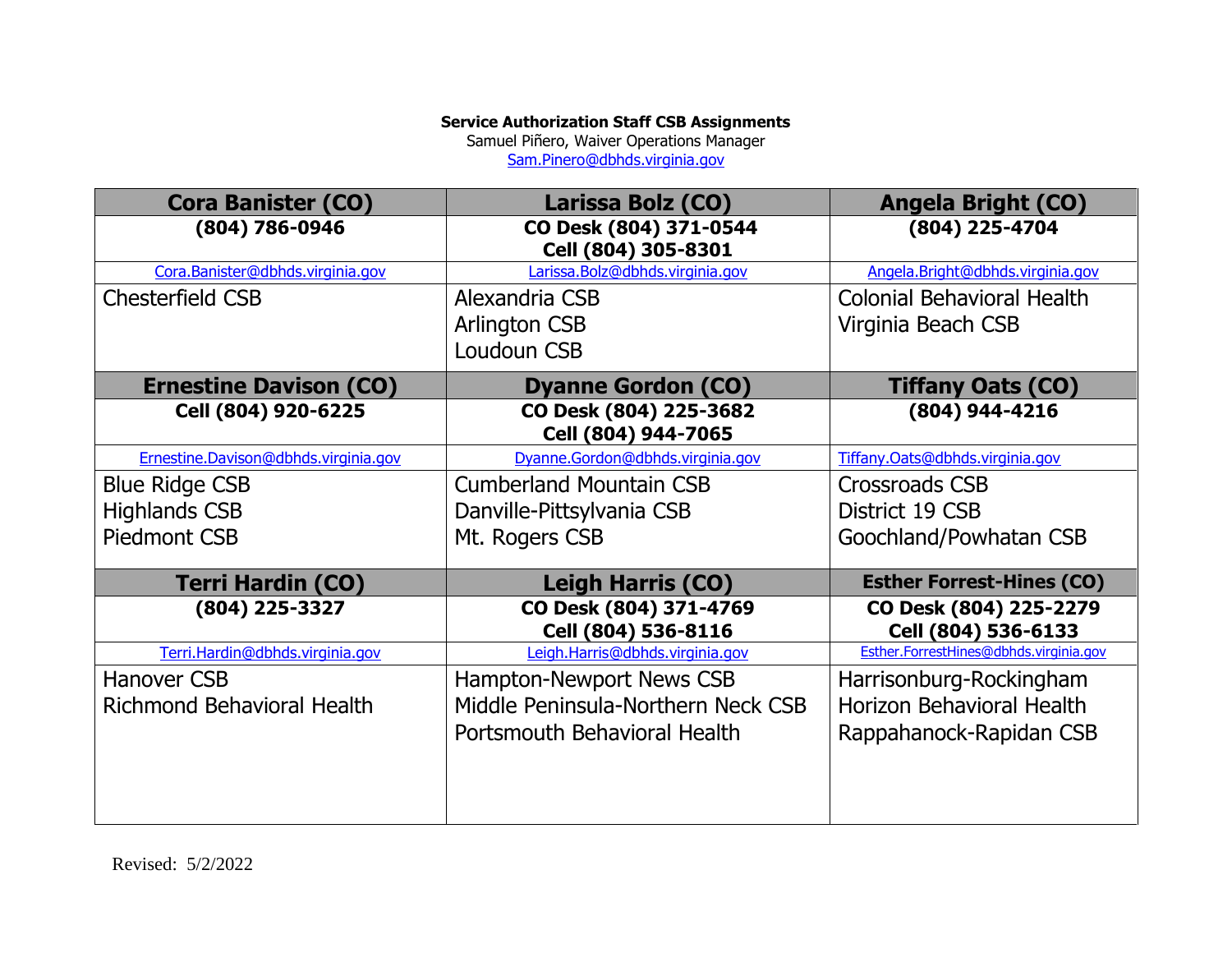| Laura Lupejkis (CO)                                              | <b>Richard Rodgers Jr. (CO)</b>               | <b>Kristen Shaw (CO)</b>               |
|------------------------------------------------------------------|-----------------------------------------------|----------------------------------------|
| $(804)$ 536-6155                                                 | CO Desk (804) 663-7249<br>Cell (804) 536-9035 | $(804)$ 663-7253                       |
| Laura.Lupejkis@dbhds.virginia.gov                                | Richard.RodgersJr@dbhds.virginia.gov          | Kristen.Shaw@dbhds.virginia.gov        |
| Alleghany Highlands CSB                                          | <b>Fairfax-Falls Church CSB</b>               | <b>Henrico</b>                         |
| Northwestern CSB                                                 |                                               |                                        |
| Rappahannock Area CSB                                            |                                               |                                        |
| <b>Donna Ross</b>                                                | <b>McKinley Harris</b>                        | <b>Stephanie Templeton</b>             |
| (804) 393-0663                                                   | (804) 495-6075                                | (804) 938-1642                         |
| Donna.Ross@dbhds.virginia.gov                                    | M.Harris@dbhds.virginia.gov                   | Stephanie.Templeton@dbhds.virginia.gov |
| <b>Valley CSB</b>                                                | Region 10 CSB                                 | Dickenson CSB                          |
|                                                                  | Rockbridge                                    | <b>New River CSB</b>                   |
| <b>Tiffany Barrios</b>                                           | <b>Tammy Kleinke</b>                          | <b>Samantha McCloy</b>                 |
| (804) 495-5930                                                   | $(804)$ 263-4198                              | (804) 938-5930                         |
| Tiffany.Barrios@dbhds.virginia.gov                               | Tammy.Kleinke@dbhds.virginia.gov              | Samantha.Mccloy@dbhds.virginia.gov     |
| Norfolk CSB                                                      | <b>Planning District One CSB</b>              | <b>Prince William CSB</b>              |
|                                                                  | Southside CSB                                 |                                        |
| <b>Shelagh Young</b>                                             | <b>Christopher O'Handley</b>                  |                                        |
| $(804)$ 263-5393                                                 | (804) 338-3046                                |                                        |
| Shelagh. Young@dbhds. virginia.gov                               | Christopher. Ohandley@dbhds. virginia.gov     |                                        |
| Chesapeake Behavioral Healthcare<br><b>Western Tidewater CSB</b> | <b>Eastern Shore CSB</b>                      |                                        |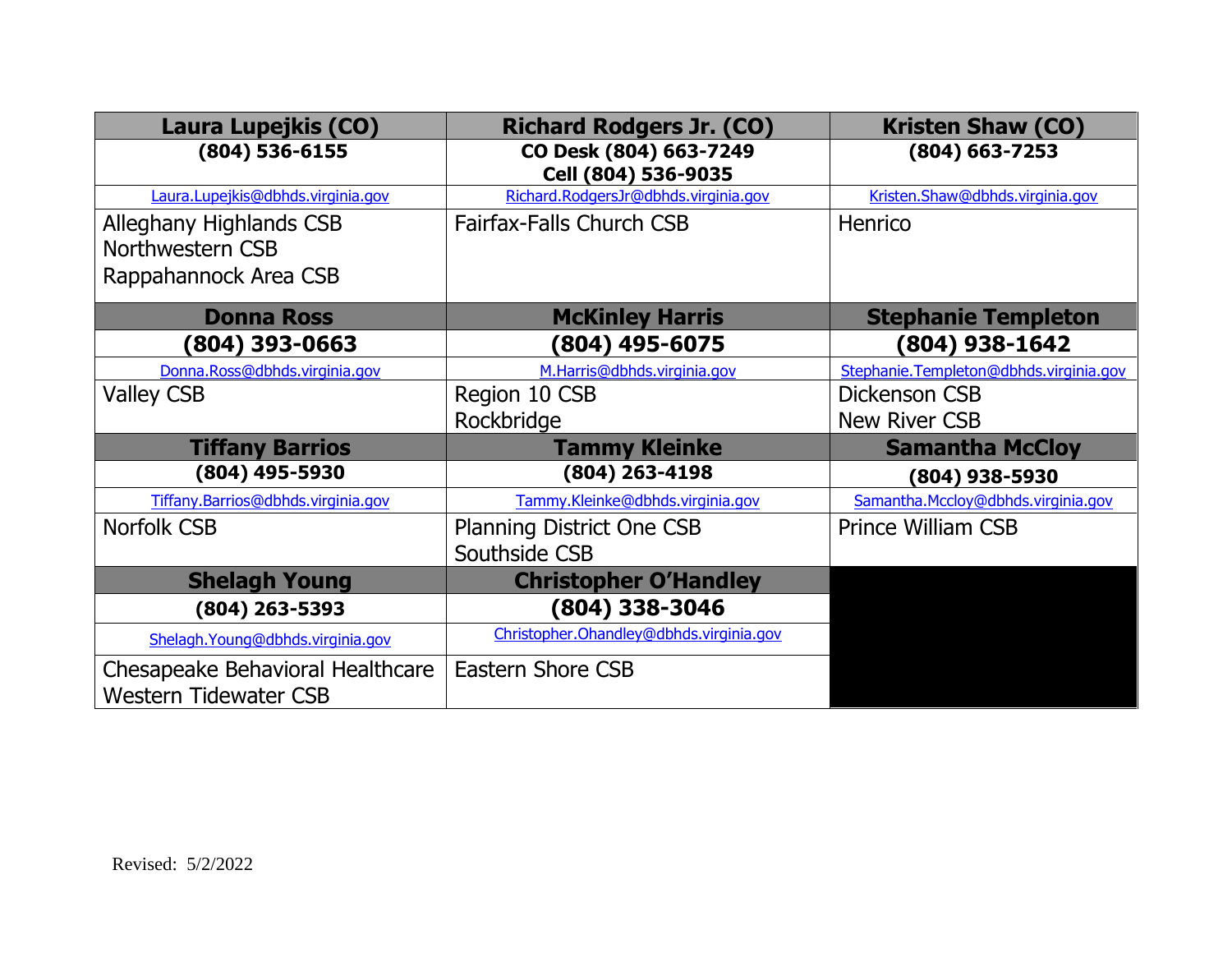## **ADMIN & REGIONAL SA STAFF**

| <b>LEAD SA CONSULTANTS</b>     |                            |              |                |                                           |  |  |
|--------------------------------|----------------------------|--------------|----------------|-------------------------------------------|--|--|
| Donna Ross                     | Lead SA - Region 1         | 804-393-0663 | Region 1       | Donna.Ross@dbhds.virginia.gov             |  |  |
| Deidre Hairston                | Lead SA - Region 2         | 703-881-6387 | Region 2       | Deidre.Hairston@dbhds.virginia.gov        |  |  |
| Ashley Bennett                 | Lead SA - Region 3         | 804-205-7711 | Region 3       | A.Bennett@dbhds.virginia.gov              |  |  |
| Karen Jones                    | Lead SA - Region 4         | 804 225-4702 | Region 4 CO    | K.Jones@dbhds.virginia.gov                |  |  |
| Christopher O'Handley          | Lead SA - Region 5         | 804-338-3046 | Region 5       | Christopher. Ohandley@dbhds. virginia.gov |  |  |
|                                |                            |              |                |                                           |  |  |
| <b>REGIONAL SA CONSULTANTS</b> |                            |              |                |                                           |  |  |
| <b>McKinley Harris</b>         | SA Consultant Reg-1        | 804-495-6075 | Region 1       | M.Harris@dbhds.virginia.gov               |  |  |
| <b>VACANT</b>                  | SA Consultant Reg-1        |              | Region 1       |                                           |  |  |
| <b>Ashley Pannell</b>          | SA Consultant Reg-2        | 804-839-4566 | Region 2       | Ashley.Pannell@dbhds.virginia.gov         |  |  |
| Samantha McCloy                | SA Consultant Reg-2        | 804-938-5930 | Region 2       | Samantha.McCloy@dbhds.virginia.gov        |  |  |
| Tammy Kleinke                  | SA Consultant Reg-3        | 804-263-4198 | Region 3       | Tammy.Kleinke@dbhds.virginia.gov          |  |  |
| Stephanie Templeton            | SA Consultant Reg-3        | 804-938-1642 | Region 3       | Stephanie.Templeton@dbhds.virginia.gov    |  |  |
| <b>Tiffany Barrios</b>         | SA Consultant Reg-5        | 804-495-5930 | Region 5       | Tiffany.Barrios@dbhds.virginia.gov        |  |  |
| Shelagh Young                  | SA Consultant Reg-5        | 804-263-5393 | Region 5       | Shelagh. Young@dbhds. virginia.gov        |  |  |
| Julie Zeh                      | <b>SA Nurse Consultant</b> | 804-786-1393 | Central Office | Julie.Zeh@dbhds.virginia.gov              |  |  |
| Bobbi Jo Overton               | Admin Assistant            | 434-569-5031 | Central Office | Bobbijo.Overton@dbhds.virginia.gov        |  |  |
| Melanie Dezorzi                | Admin Assistant            | 703-517-5798 | <b>NOVA</b>    | Melanie.Dezorzi@dbhds.virginia.gov        |  |  |